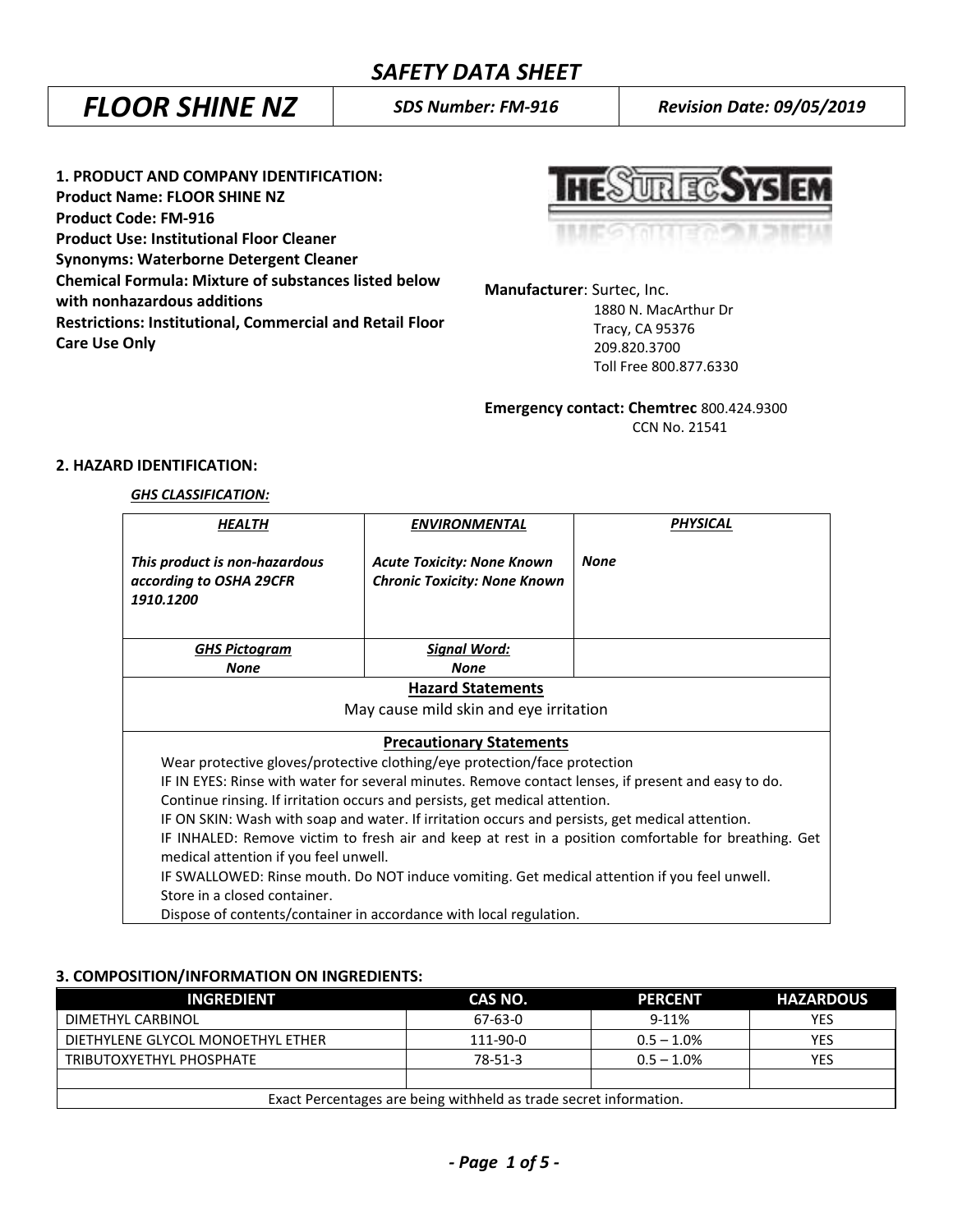*FLOOR SHINE NZ SDS Number: FM-916 Revision Date: 09/05/2019*

#### **4. FIRST-AID MEASURES:**

*Eye Contact:* Rinse with water for several minutes. Remove contact lenses, if present and easy to do. Continue rinsing. If irritation occurs and persists, get medical attention. *Skin Contact:* Wash with soap and water. If irritation occurs and persists, get medical attention. *Inhalation:* Remove victim to fresh air and keep at rest in a position comfortable for breathing. Get medical attention if you feel unwell.

*Ingestion:* Rinse mouth. Do NOT induce vomiting. Get medical attention if you feel unwell.

### **5. FIRE-FIGHTING MEASURES:**

*Fire Extinguishing media:* Use water spray dry chemical, carbon dioxide or regular foam. Move containers away from fire area if can be done without risk.

*Hazards during fire-fighting:*

Containers may rupture when exposed to extreme heat.

#### *Protective equipment for fire-fighting:*

Wear NFPA-approved self-contained breathing apparatus, helmet, hood, boots and gloves.

#### **6. ACCIDENTAL RELEASE MEASURES:**

#### *Personal precautions:*

Use recommended personal protective clothing and equipment. To prevent slipping, do not walk through spilled material.

#### *Environmental precautions:*

Follow all Federal, State and Local regulations when storing and disposing of substances. Do not allow material to run off of work area, and material should be absorbed, collected and disposed of in accordance with regulations. Keep product from entering storm drains. Consult local and federal guidelines for proper disposal of these materials.

#### *Cleanup:*

*- For small amounts of released material:* Mop or vacuum up then transfer to suitable container for disposal. - *For large amounts of released material:* Dike around spilled material to contain. Spilled material may be mopped or vacuumed up, then transferred to plastic containers for disposal.

#### **7. HANDLING and STORAGE:**

#### *Handling:*

**General advice -** No specific measures are necessary provided product and recommended protective clothing/equipment are used correctly. Do not mix with other chemicals. This is a commercial product, not intended for home use. Keep out of reach of children.

#### *Storage:*

**General advice -** Protect against physical damage. Store in tightly closed containers in a cool, well ventilated area. Do not allow product to freeze.

## *Shelf Life:*

12 months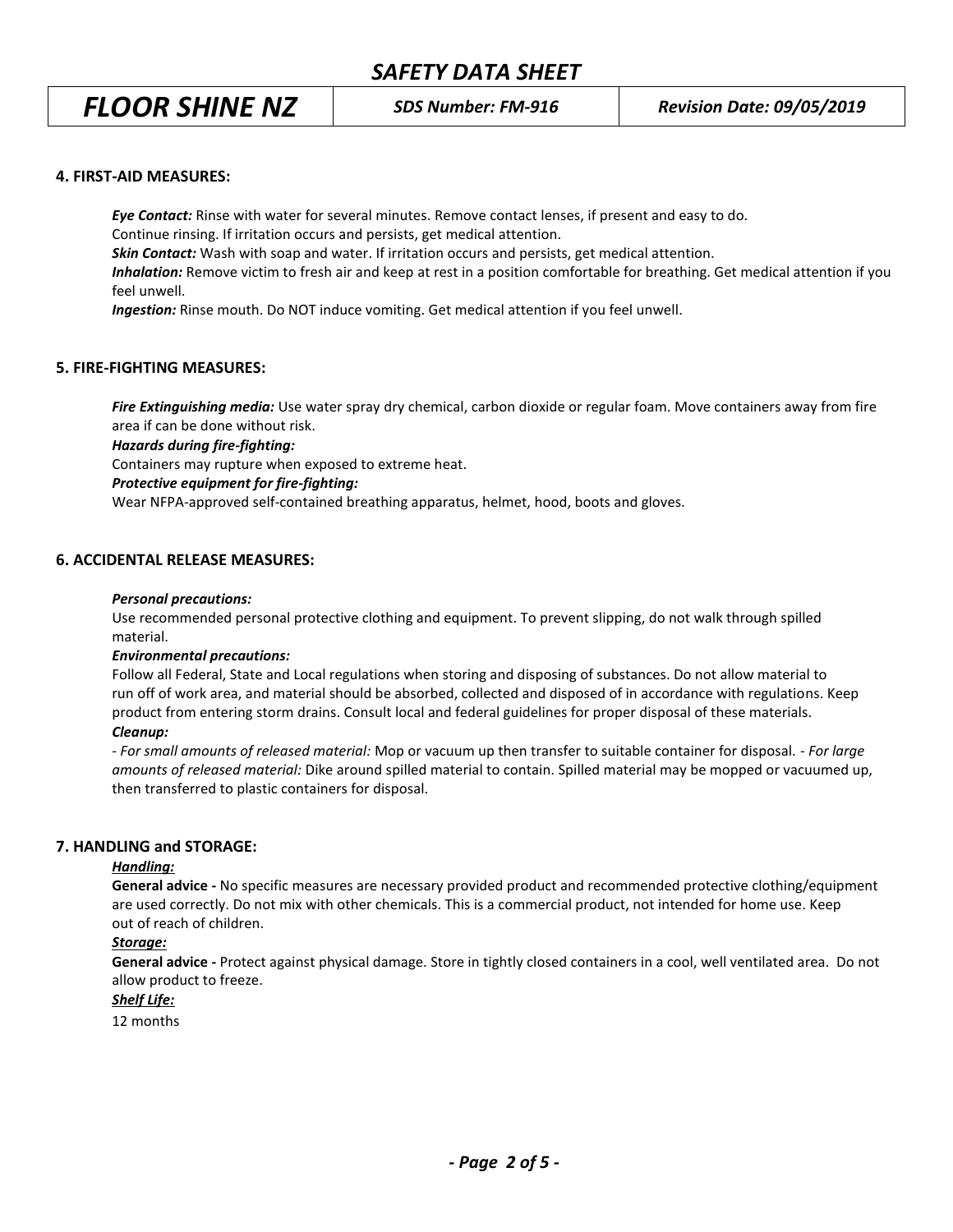*FLOOR SHINE NZ SDS Number: FM-916 Revision Date: 09/05/2019*

### **8. EXPOSURE CONTROLS and PERSONAL PROTECTION:**

#### *Advice on system design:*

Provide local exhaust ventilation to control vapors for published exposure limits.

#### *Personal protective equipment (HMIS rating 'B'):*

**Eye protection**: Wear safety glasses with side shields or safety goggles to prevent exposure or full face shield if splash hazard exists.

**Skin protection**: Chemical-resistant gloves. Wear appropriate protective clothing to prevent possible skin contact. **Respiratory protection**: Not normally required. Avoid breathing mists or spray. Use proper NIOSH-OSHA respirator if exposure limits are exceeded or ventilation is inadequate.

**General safety and hygiene measures**: Exercise stringent hygiene practices to minimize exposure. If contact occurs, wash any body part with soap and water immediately. Wash hands after use, and before eating, drinking or smoking. *Other protective measures:*

Nearby running water on the job site is necessary, should an accident occur.

#### *Exposure Guidelines:*

| ACGIH TWA: | 200 ppm (67-63-0), Not Established (111-90-0) |
|------------|-----------------------------------------------|
| STEL:      | 400 ppm (67-63-0), Not Established (111-90-0) |
| OSHA PEL:  | 400 ppm (67-63-0), Not Established (111-90-0) |

#### **9. PHYSICAL and CHEMICAL PROPERTIES:**

| Appearance:                 | White Liquid                 | Flash Point:                                             | $>180^{\circ}$ F         |
|-----------------------------|------------------------------|----------------------------------------------------------|--------------------------|
| Odor:                       | Mild                         | <b>Upper/Lower Flammability Limits:</b>                  | No information available |
| pH value:                   | $9.4$ +/- 0.2 (Concentrate)  | Relative Density (water):                                | 0.99                     |
|                             | 8.8 +/- 0.2 (Use dilution    | Auto-Ignition Temperature:                               | No information available |
|                             | 1:64)                        | Decomposition temperature:                               | No information available |
| Specific gravity:           | $0.99$ (H2O = 1)             | <b>Partition Coefficient</b>                             | No information available |
| Solidification temperature: | No information available     | Odor Threshold                                           | No information available |
| Freezing/Melting point:     | 32 °F (0 °C)                 | Viscosity:                                               | $< 10$ cps.              |
| Boiling point:              | 212°F (100 °C)               | <b>Partition Coefficient</b>                             | No information available |
| Vapor density:              | No information available     | Solubility in water:                                     | Miscible                 |
| Vapor pressure:             | No information available     |                                                          |                          |
| <b>Evaporation Rate:</b>    | No information available     |                                                          |                          |
| Regulatory VOC:             | 9.9% by weight (concentrate) |                                                          |                          |
|                             |                              | <0.2 % by weight (at routine use concentration $-1:64$ ) |                          |

#### **10. STABILITY and REACTIVITY:**

*Conditions to avoid:* Freezing. Excessive heat or flame. *Substances to avoid:* Strong oxidizing agents, acids and bases. *Hazardous reactions:* Product is chemically stable under normal conditions of use and storage. **Decomposition or By-products:** In fire conditions: carbon monoxide (CO), carbon dioxide (CO<sub>2</sub>).

#### **11. TOXICOLOGY INFORMATION:**

*Acute Toxicity (Symptoms):* **Oral:** Ingestion may cause nausea, vomiting, and diarrhea. **Eye irritation:** Irritation, redness and tearing. **Skin irritation:** Irritation and redness. **Inhalation:** Irritation to the respiratory tract, headache and dizziness. **Sensitization:** Skin: N/A. Respiratory: N/A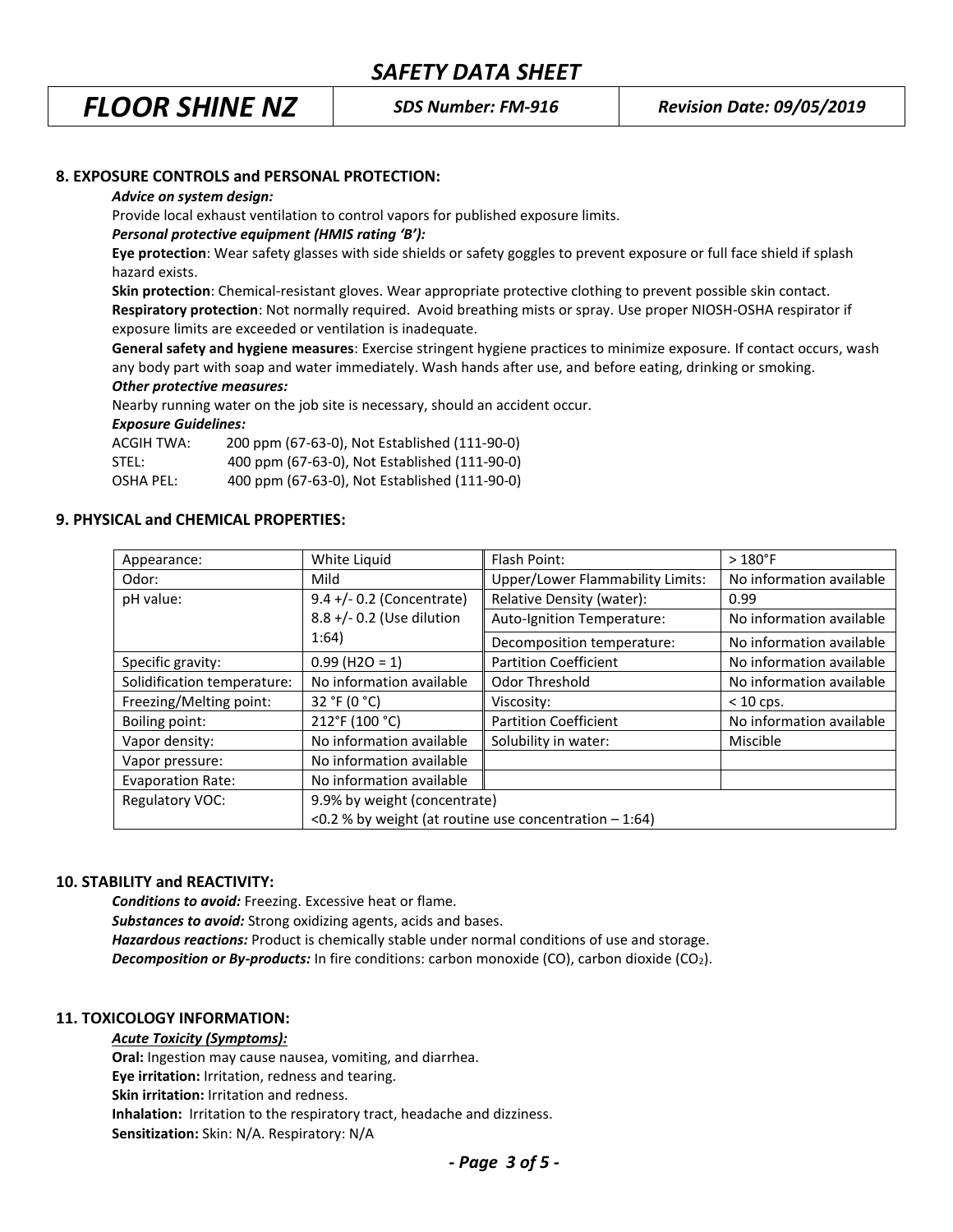*FLOOR SHINE NZ SDS Number: FM-916 Revision Date: 09/05/2019*

*Chronic Toxicity:*

**Other information:** No carcinogenic substances as defined by IARC, NTP and/or OSHA.

#### **12. ECOLOGICAL INFORMATION:**

*Biodegradation:*

Test method: Unspecified Analysis method: Unspecified Degree of elimination: Not Established

#### *Environmental toxicity:*

Acute and prolonged toxicity to fish: Not Established Toxicity to microorganisms: Not Established Other ecotoxicological advice: Not Established

#### **13. DISPOSAL CONSIDERATIONS:**

*Waste disposal of substance:* Dispose of in accordance with all Federal, State and Local regulations when storing and disposing of substances. It is the waste generator's responsibility to determine if a particular waste is hazardous under RCRA (EPA regulations for hazardous waste).

*Container disposal:* Dispose of in a licensed facility in accordance with local regulations.

*RCRA:*

Unspecified.

#### **14. TRANSPORTATION INFORMATION:**

**DOT:**

**Proper Shipping Name:** COMPOUND CLEANING LIQUID (NON-HAZARDOUS)

#### **15. REGULATORY INFORMATION:**

*Federal Regulations:*

**Registration status:** TSCA, US: All components are listed or exempt. **SARA hazard category (EPCRA 311/312):** Acute health hazard

#### **SARA TITLE III, SECTION 313:**

| CAS Number: | <b>Chemical Name:</b>             |
|-------------|-----------------------------------|
| 111-90-0    | DIETHYLENE GLYCOL MONOETHYL ETHER |
| 67-63-0     | DIMETHYL CARBINOL                 |

#### *State Regulations:*

Chemicals known to the State of California to cause cancer, birth defects or other reproductive harm CAS Number: Chemical Name: None